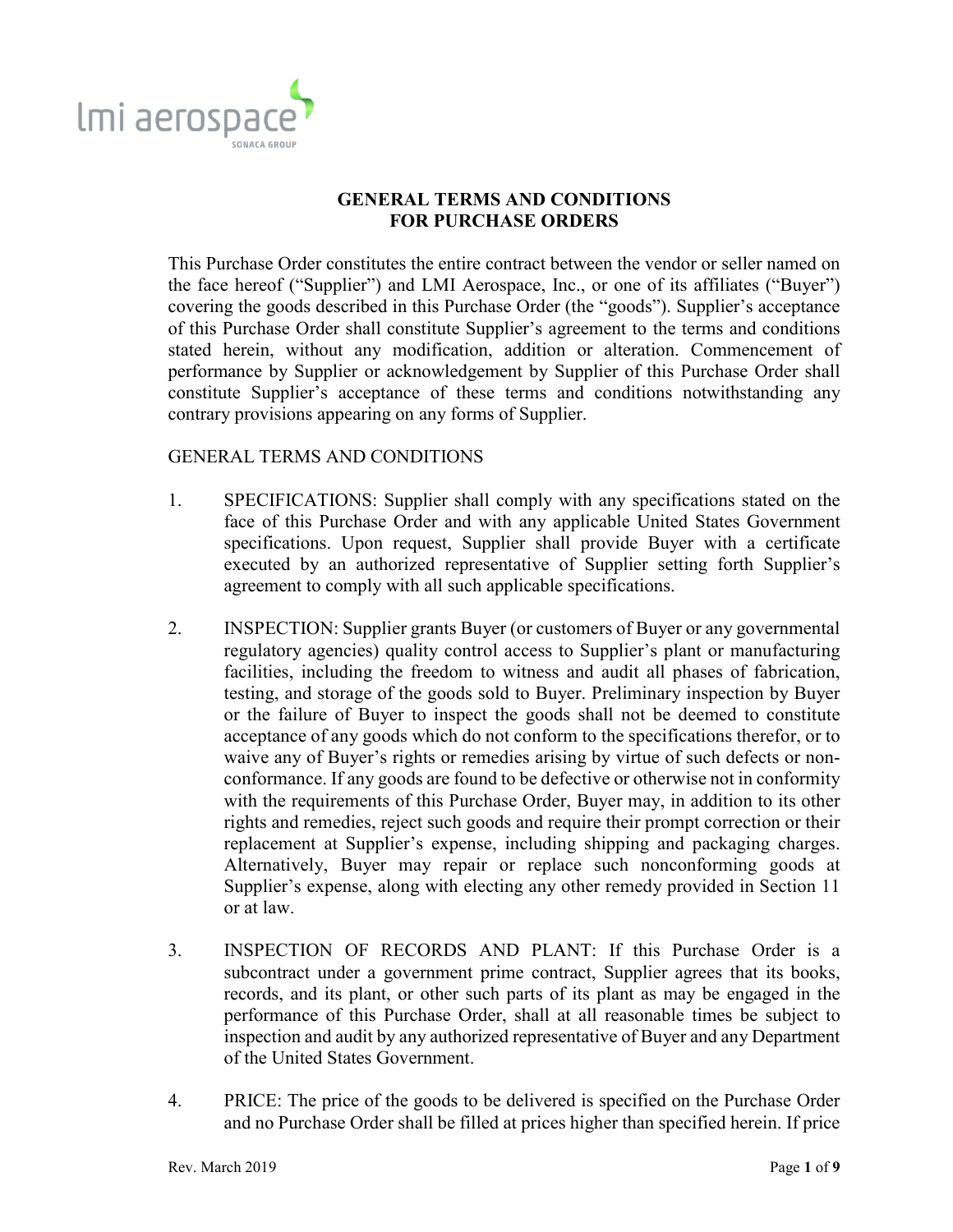terms are omitted from the face hereof, the price of the goods shall be the lower of (i) the price last quoted or paid (whichever is later), or (ii) the prevailing market price at the time of shipment, or time and material as expressly defined by the terms of the Purchase Order. Unless otherwise provided herein, prices set forth in this Purchase Order include all applicable federal, state and local taxes and duties or other charges. Buyer shall not be responsible for charges for packing, boxing, storage or cartage, unless expressly included on the face of this Purchase Order. Supplier represents and warrants that the price is no higher than the lowest prices offered by Supplier to any customer purchasing the same or lesser total aggregate dollar or unit volume.

5. DELIVERY: The delivery date for the goods to be delivered by Supplier shall be specified on the Purchase Order. Time is of the essence in the delivery by Supplier of goods specified in this Purchase Order. Failure of the Supplier to make delivery of goods within the time specified on the face of the Purchase Order, or within any extension specified by written change Purchase Order, shall be a material breach hereof. If Supplier fails to meet its scheduled delivery dates Buyer may require expedited shipment at no additional cost to Buyer. In addition and without limiting any other of Buyer's rights or remedies, either as set out in this Agreement or at law or in equity, Buyer may assess liquidated damages of one percent (1%) per day of the price of the goods until such goods are delivered to Buyer.

Supplier shall not deliver and Buyer shall not be obligated to accept goods delivered more than five (5) days in advance of the delivery date specified on the Purchase Order unless Buyer has specifically authorized such early delivery in writing, in advance.

- 6. QUANTITIES: The quantity of goods to be delivered by Supplier shall be set forth in the Purchase Order. Supplier shall not deliver and Buyer shall not be obligated to accept quantities of goods in excess of the quantity specified on this Purchase Order ("Excess Goods"). Buyer shall have the right to reject and return to Supplier at Supplier's expense, any Excess Goods and Buyer shall not be charged for or obligated to pay for Excess Goods unless Buyer, at its option, elects to accept such Excess Goods.
- 7. SHIPMENT: The terms and routing of the shipment of goods shall be as provided on the face hereof, or as Buyer otherwise directs. Buyer may revise shipping instructions as to any goods not then shipped. Buyer shall have the right to delay delivery of any goods for a period of up to sixty (60) days at no cost to Buyer.
- 8. PAYMENT: Payment terms shall be net sixty (60), commencing upon the later of (i) receipt of Supplier's invoice or (ii) upon receipt of the goods. Buyer and its affiliates shall have the right, at any time, to set off and apply amounts owed hereunder against any obligation that Supplier or its affiliates owes to Buyer or any of its affiliates.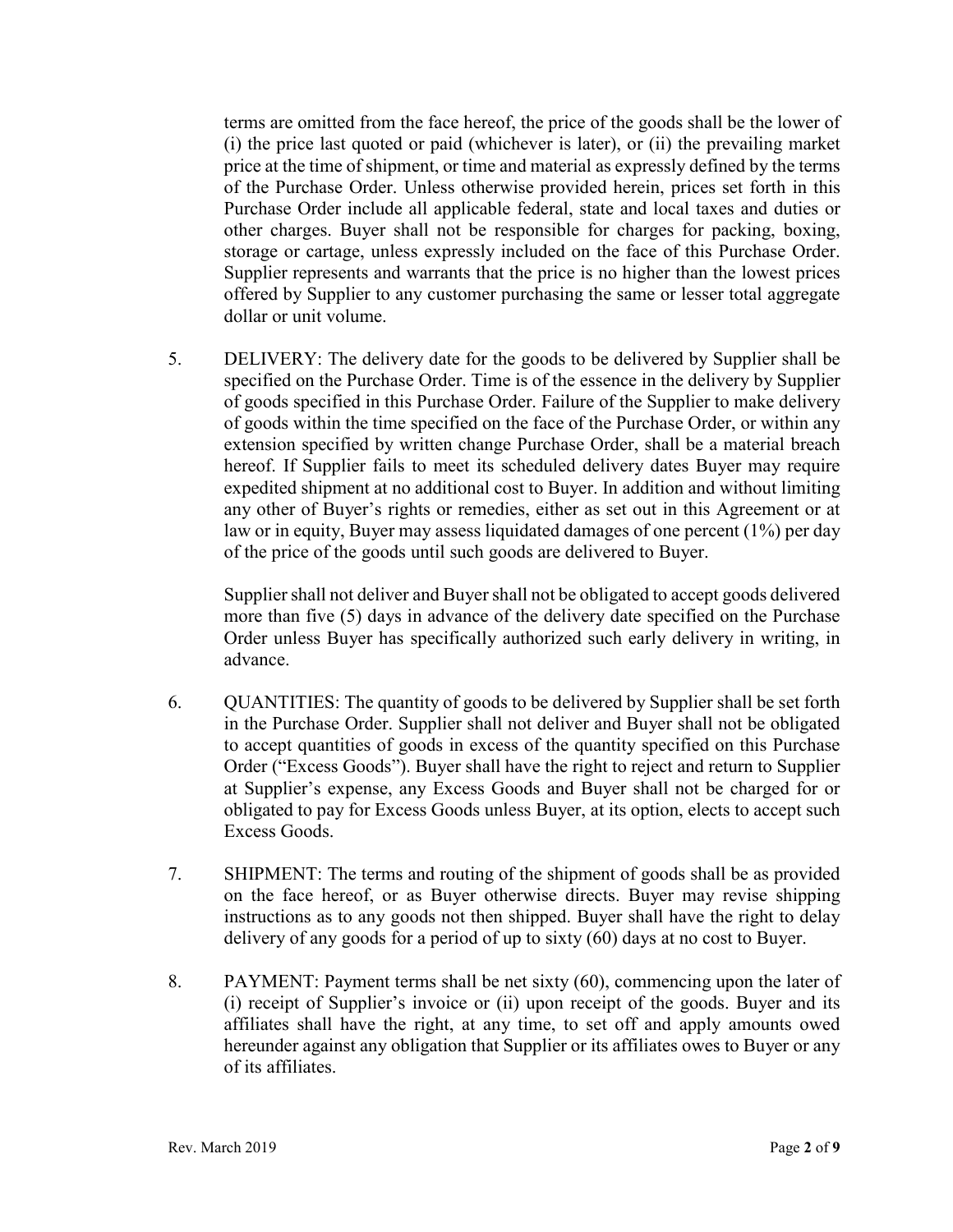Invoices shall be sent to the following address unless otherwise noted:

LMI Aerospace 411 Fountain Lakes Blvd. St. Charles MO 63301 Attn: Accounts Payable

- 9. RISK OF LOSS: Notwithstanding any provision hereof to the contrary, title to and risk of loss of the goods shall remain with Supplier until the goods are delivered at the F.O.B. point specified in this Purchase Order, or if no such point is specified, then when the goods are delivered to Buyer. However, if the goods are of an explosive, inflammable, toxic or otherwise dangerous nature, Supplier shall hold Buyer harmless from and against any and all claims asserted against Buyer on account of any personal injuries and/or property damages caused by the goods, or by the transportation thereof, prior to the completion of unloading at Buyer's plant or warehouse.
- 10. WARRANTIES: Supplier warrants to and covenants with Buyer as follows: (i) Supplier will deliver to Buyer title to the goods free and clear of all security interests, liens, charges, restrictions or encumbrances of any kind, nature or description; (ii) the goods shall comply with any applicable specifications/requirements provided by Buyer and shall be free from defects in material and/or workmanship for a period of not less than forty-eight months (48) from the date of delivery; (iii) unless otherwise specified in this Purchase Order, the goods shall be new and not used or reconditioned; (iv) the goods and their packaging shall conform to the description thereof and/or specifications therefor contained in this Purchase Order.

In the event of Supplier's breach of this Section 9, Buyer may take any or all of the following actions without prejudice to any rights or remedies available to Buyer by law: (i) require Supplier to repair or replace such goods, and upon Supplier's failure or refusal to do so within two business days of Buyer's request, repair or replace the same at Supplier's expense; (ii) reject any shipment or delivery containing defective or non-conforming goods and return for credit or replacement at Buyer's option, said return to be made at Supplier's cost and risk; (iii) cancel any outstanding deliveries hereunder and treat such breach by Supplier as Supplier's repudiation of this Purchase Order. In the event of Buyer's breach hereunder, Supplier's exclusive remedy shall be Supplier's recovery of the goods or the purchase price payable for goods shipped prior to such breach.

- 11. SUBCONTRACTING: Supplier agrees that it will not enter into a subcontract for the procurement of any goods covered by this Purchase Order in their complete or substantially complete form without first obtaining written approval of Buyer.
- 12. ORDER OF PRECDENCE: In the event of any conflict between the terms specified on the face of the Purchase Order and any terms of these General Terms and Conditions, the terms specified on the face of the Purchase Order shall prevail.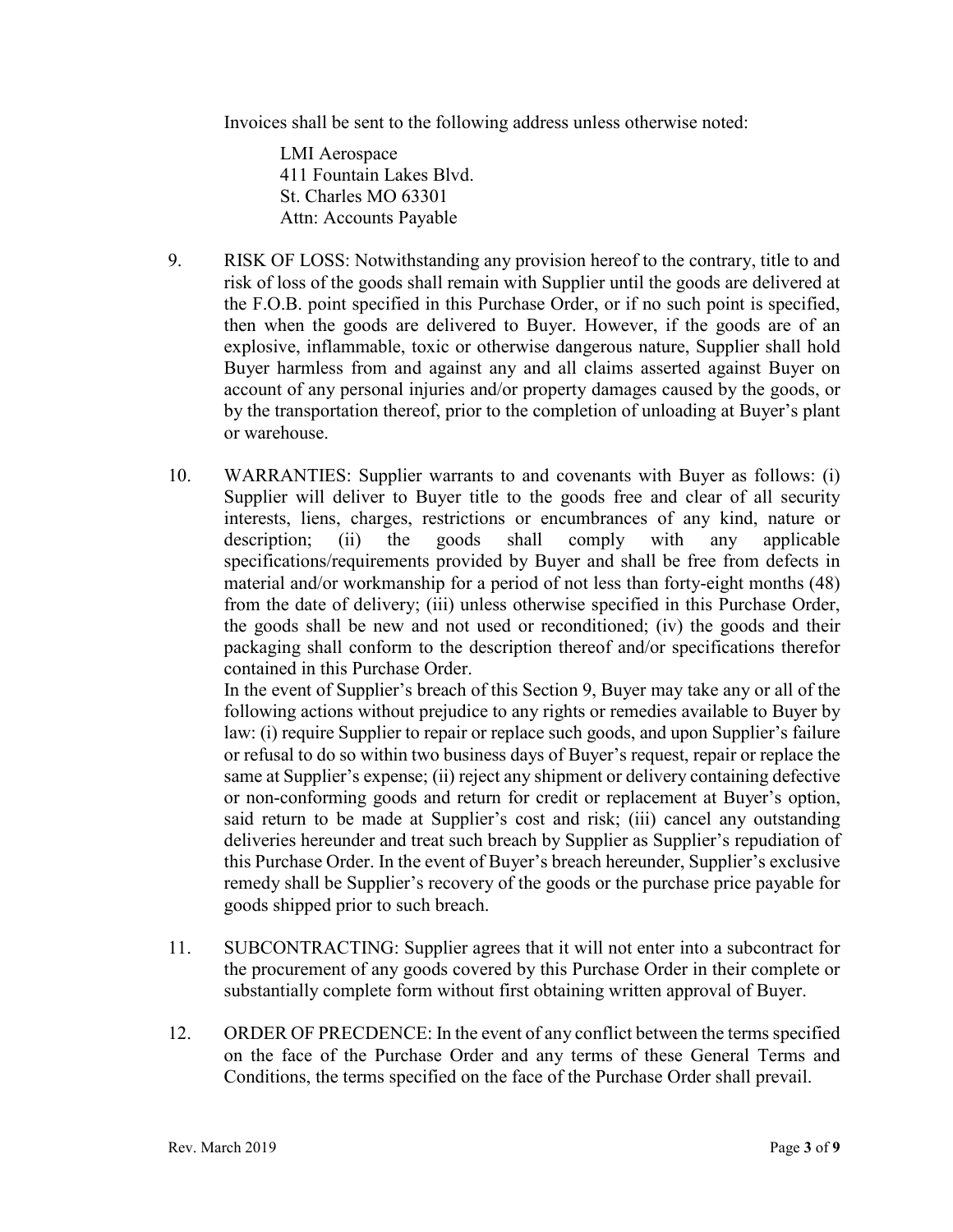- 13. FORCE MAJEURE: For the purposes of this Purchase Order, an event of "force majeure" shall mean any or all of the following events or occurrences: strikes, work stoppages or other labor difficulties; fires, floods or other acts of God; transportation delays; acts of government or any subdivision or agency thereof; or any other cause, whether or not similar to the causes or occurrence enumerated above which are beyond the control of the party claiming the occurrence of a force majeure event and which delays, interrupts or prevents such party from performing its obligations under this Purchase Order. Notwithstanding any provision hereof to the contrary, the reduction, depletion, shortage, curtailment or cessation of Supplier's raw materials or any other supplies or materials of Supplier shall not be regarded as an event of force majeure. The party affected by a force majeure event shall give notice thereof to the other party within ten days following the occurrence thereof and shall apprise the other party of the probable extent to which the party declaring the force majeure event will be unable to perform or will be unable to perform or will be delayed in performing its obligations hereunder. The party declaring the force majeure event shall exercise due diligence to eliminate or remedy the force majeure cause and shall give the other party prompt notice when that has been accomplished. Except as provided herein, if performance of this Purchase Order by either party is delayed, interrupted or prevented by reason of any event of force majeure, both parties shall be excused from performing hereunder while and to the extent that the force majeure condition exists after which the parties' performance shall be resumed. Notwithstanding the foregoing, within five days following Supplier's declaration of a force majeure event which prevents its full and/or timely delivery of the goods hereunder, Buyer may, at its option and without liability (1) require Supplier to apportion among its customers the goods available for delivery during the force majeure period: (2) cancel any or all delayed or reduced deliveries; or (3) cancel any outstanding deliveries hereunder and terminate this Purchase Order. If Buyer accepts reduced deliveries or cancels the same, Buyer may procure substitute goods from other sources, in which event this contract shall be deemed modified to eliminate Supplier's obligation to sell and Buyer's obligation to purchase such substituted goods. After cessation of a force majeure event declared by Supplier, Supplier shall, at Buyer's option but not otherwise, be obligated to deliver goods not delivered during the force majeure period. After cessation of a force majeure event declared by Buyer, neither party shall be obligated to deliver or purchase goods not so delivered and purchased during the force majeure period.
- 14. TERMINATION FOR CONVENIENCE: Buyer may terminate all or part of this Purchase Order effective as of the date specified by Buyer in accordance with the provisions of the Federal Acquisition Regulation (FAR) 52.249-2, "Termination for Convenience of the Government (Fixed Price)," which provisions, except for subparagraphs (d) and (j), are incorporated herein by reference. The terms "Government" and "Contracting Officer" shall mean "Buyer," "Contractor" shall mean "Supplier," and the phrase "1 year" is deleted each place it occurs and "six Months" is substituted in its place. The time frame for requesting an equitable adjustment is reduced to 45 days.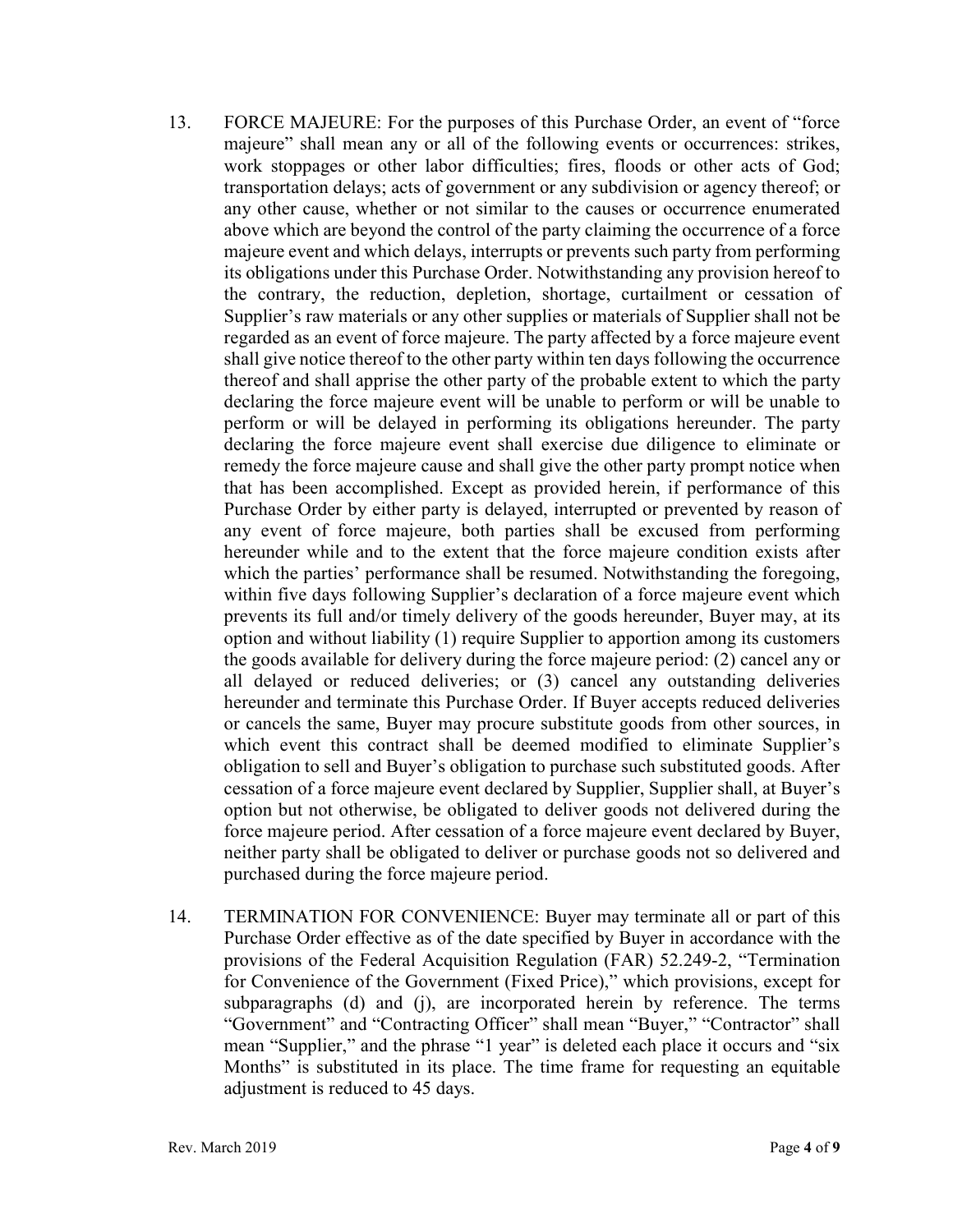## TERMINATION FOR DEFAULT:

- (a) Buyer may, by written notice to Supplier, terminate all or part of this Purchase Order (i) if Supplier fails to deliver the goods within the time specified by this Purchase Order or any written extension; or (ii) if Supplier fails to perform any other provision of this Purchase Order or fails to make progress, so as to endanger performance of this Purchase Order, and, in either of these two circumstances, does not cure the failure within 10 days after receipt of notice from Buyer specifying the failure; or (iii) or if Supplier fails to comply with any term or condition stated herein; or (iv) in the event of Supplier's suspension of business, insolvency, appointment of a receiver for Supplier's property or business, or any assignment, reorganization of arrangement by Supplier for the benefit of its creditors.
- (b) Supplier shall continue to supply goods not cancelled.
- (c) If Buyer cancels all or part of this Purchase Order, Buyer may require Supplier to transfer title and deliver to Buyer, as directed by Buyer, any (i) completed goods, (ii) any partially completed goods and materials, parts, tools, dies, fixtures, plans, drawings, information and contract rights (collectively, "Manufacturing Materials") that Supplier has specifically produced or acquired for the terminated portion of this Purchase Order. Upon direction from Buyer, Supplier shall also protect and preserve goods in its possession in which Buyer or its customer has an interest.
- (d) Buyer shall pay the price specified in the Purchase Order for goods accepted. Payment for Manufacturing Materials accepted by Buyer and for the protection and preservation of property shall be at Supplier's direct costs. Buyer may withhold from any amount due under this Purchase Order any sum Buyer determines to be necessary to protect Buyer or Buyer's customers against loss because of outstanding liens or claims of former lien holders.
- 15. PATENTS: It is anticipated that the goods will be possessed, used and/or sold by Buyer and/or its customers. If by reason of any of these acts a suit is brought or threatened for infringement of any patent, trademark, trade name of copyright with regard to the goods, their manufacture or use, Supplier shall at its own expense vigorously defend such suit and shall indemnify and save and hold Buyer and its customers harmless from and against all claims, damages, losses, demands, costs and expenses (including attorneys' fees) in connection with such suit or threatened suit.
- 16. LABOR: If this Purchase Order covers the performance of labor by Supplier on Buyer's premises, "Attachment A – Work on Premises of LMI Aerospace." shall be attached hereto and incorporated herein by reference.
- 17. AFFIRMATIVE ACTION: Supplier shall abide by the requirements of 41 CFR §§ 60-1.4(a), 60-300.5(a) and 60-741.5(a). These regulations prohibit discrimination against qualified individuals based on their status as protected veterans or individuals with disabilities, and prohibit discrimination against all individuals based on their race, color, religion, sex, or national origin. Moreover, these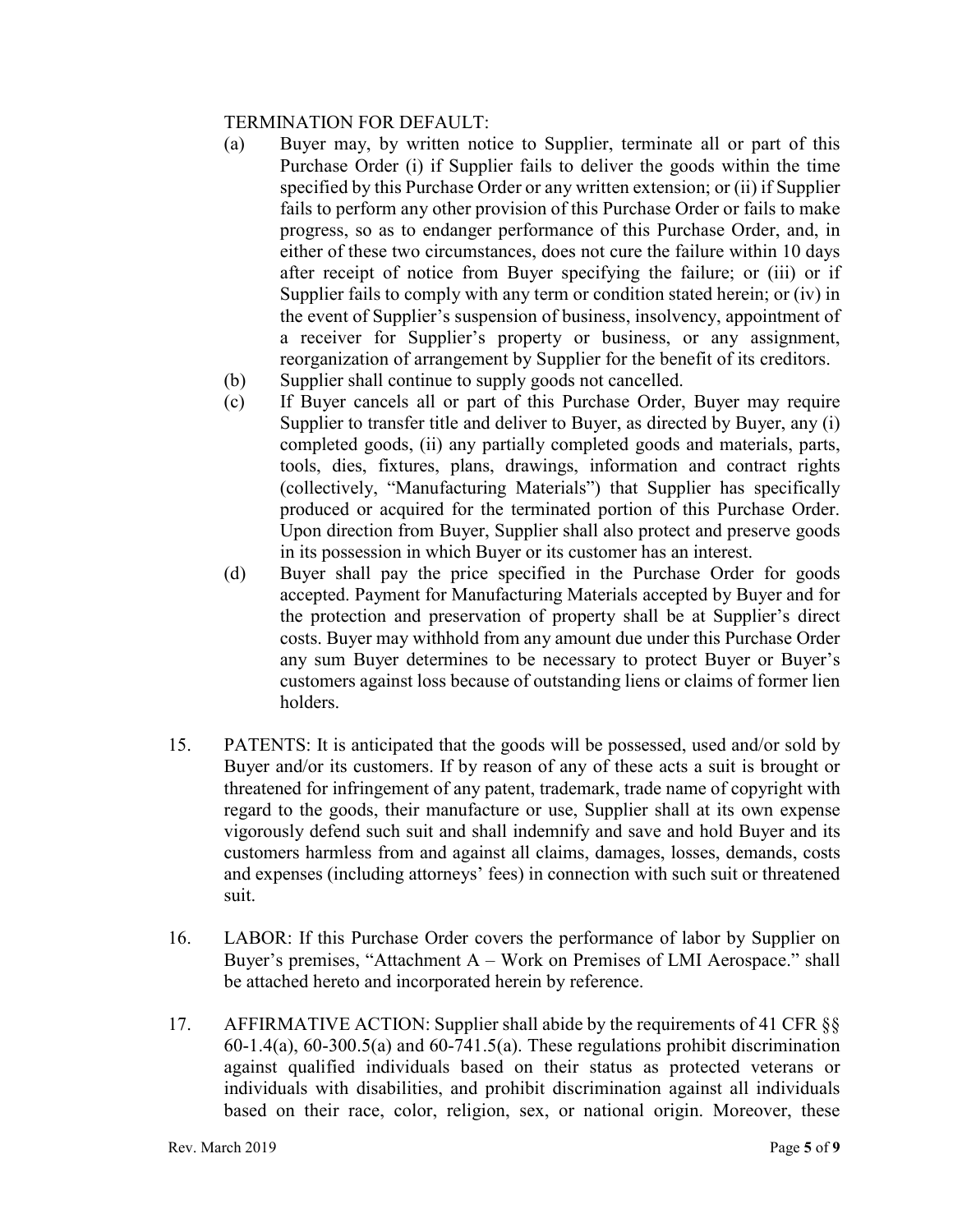regulations require that covered prime contractors and subcontractors take affirmative action to employ and advance in employment individuals without regard to race, color, religion, sex, national origin, protected veteran status or disability.

18. COMPLIANCE WITH LAW: Seller warrants that in performance of all work under this Purchase Order Seller and its consultants and subcontractors have complied with or will comply with all applicable federal, state, local and foreign laws and ordinances, as amended, including, but not limited to all export laws, restrictions and regulations of the Department of Commerce, Department of State or other United States or foreign agency or authority governing the export of goods and services, the Occupational Safety and Health Act of 1970 (29 U.S.C. Sections 651, 678), the Fair Labor Standards Act of 1938, (29 U.S.C. Sections 201-219), the Work Hours and Safety Act of 1962 (40 U.S.C. Sections 327, 333), the Equal Employment Opportunity Act (42 U.S.C. Sections 2000e, et seq.) and Equal Employment Opportunity Clause prescribed by Executive Order 11246 dated September 24, 1965, as well as any other regulations promulgated under such Act and Executive Order. Seller warrants that in performance of work under this Purchase Order, Seller and its consultants and subcontractors have complied with all laws, regulations, statutes and ordinances of all governmental entities including local, state, federal and foreign, now or hereafter enacted or amended, which regulate any material because it is radioactive, toxic, hazardous or otherwise a danger to health, reproduction or the environment including, but not limited to, the Comprehensive Environmental Response Compensation and Liability Act of 1980 (42 U.S.C. Sections 9601,9615, 9631-9633, 9641, 9651 9657), the Resource Conservation Recovery Act of 1976, the Federal Water Pollution Control Act (33 U.S.C. Sections 1251, et seq.), the Clean Air Act (42 U.S.C. Sections 7401, et seq.), the Montreal Protocol on Substances that Deplete the Ozone Layer (42 U.S.C. Sections 7671, 7642), the Toxic Substances Control Act (15 U.S.C. Sections 2601, et seq.) and similar laws, rules, statutes, treaties or orders and international understandings.

Seller further agrees to comply with all applicable laws regarding requirements for small business and small disadvantaged business and women-owned small business concerns including, if appropriate, FAR 52.219-1 (MAY 1999 ), 52.219- 2 (OCT. 1995), 52.219-8 (OCT. 1999 ) and 52.219-9 (OCT. 1999 ). Upon request, Seller agrees to issue certificates certifying compliance with any laws or regulations as may be applicable to the material, products or services furnished hereunder. Any clause required by any law, ordinance, rule or regulation to be included in a contract of the type evidenced by this Purchase Order shall be deemed to be incorporated herein.

Seller shall also provide all reasonable assistance to Buyer as may be requested by Buyer to ensure Buyer's compliance with all laws and regulatory reporting requirements. This includes, but is not limited to compliance with: U.S. and international export/import control laws and licensing requirements, FAA regulations and conflict mineral reporting requirements.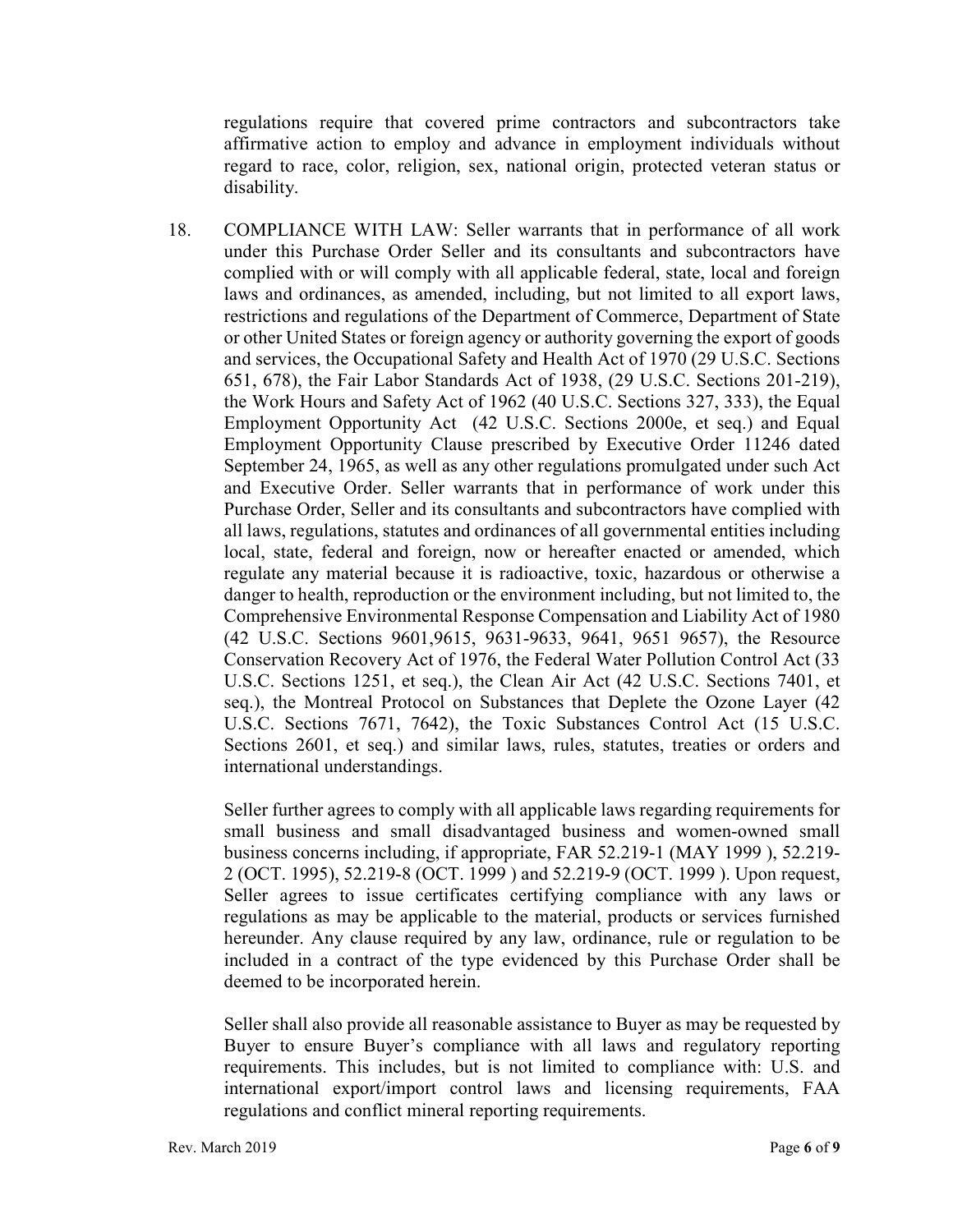- 19. MATERIAL SOURCE: Raw material manufacturers or raw material distributors, as well as subcontractors providing raw material in their content to LMI, must ensure that metallic raw material content is manufactured by domestic (i.e. produced in the United States of America) sources. Utilization of any foreign source of metallic raw material content must be from a source approved by LMI's customer. Furthermore, LMI's Purchasing Agent must approve the source in writing.
- 20. MATERIAL SOURCE, DEPARTMENT OF DEFENSE: If items ordered hereon are for Department of Defense use, then DFARS 252.225-7008 Restriction on Acquisition of Specialty Metals and or 252.225-7009 Restriction on Acquisition of Certain Articles Containing Specialty Metals and or 252.225-7010 Commercial Derivative Article – Specialty Metals Compliance Certificates are incorporated herein by this reference and are required to be flowed down by Seller to all sub-tier subcontractors that deliver any components that contain domestic specialty metal content. The full requirement and definition of specialty metals is available online at: [http://www.lmiarospace.com/SpecialtyMetals.pdf.](http://www.lmiarospace.com/SpecialtyMetals.pdf) Sources for any materials from a source other than a domestic source of manufacture must have specific written approval by LMI's customer. Any contracts for components to support U.S. Department of Defense are required to adhere to the requirements of the Berry Amendment. In addition, Customer may be required by law or contract, now or in the future, to flow-down other requirements to Supplier, which Supplier hereby agrees to accept upon notice of the same from Customer.
- 21. DESIGNS, TOOLS, DIES, ETC.: If the goods are to be produced by Supplier in accordance with designs, drawings, or blueprints furnished by Buyer, Supplier shall return the same to Buyer at Buyer's request upon completion or cancellation of this Purchase Order. Such designs and the like shall not be used by Supplier in the production of materials for any third party without Buyer's written consent. Such designs and the like involve valuable property rights of Buyer and shall be held confidential by Supplier. Unless otherwise agreed herein, Supplier at its cost shall supply all materials, equipment, tools and facilities required to perform this Purchase Order. Title to, and the right of immediate possession of, all property furnished by Buyer to Supplier shall remain in Buyer, except that title to such tooling or material which is identified as Government property shall remain in the Government. Title to any such property shall not be affected by the incorporation or attachment thereof to any property not owned by Buyer, nor shall any such property, or any part thereof, be or become a fixture of lose its identity as personality by reason of fixation to any realty. Property held by Supplier on behalf of Buyer shall be maintained in good condition. Supplier shall comply with the provisions of FAR Subpart 45.5, "Management of Government Property in the Possession of Contractors." Property must be permanently identified showing the Government prime contract number (if one is indicated on this Purchase Order), the part number, and tool code number. If tooling is property of the Government, it shall be so identified. Property furnished by Buyer shall be used solely in the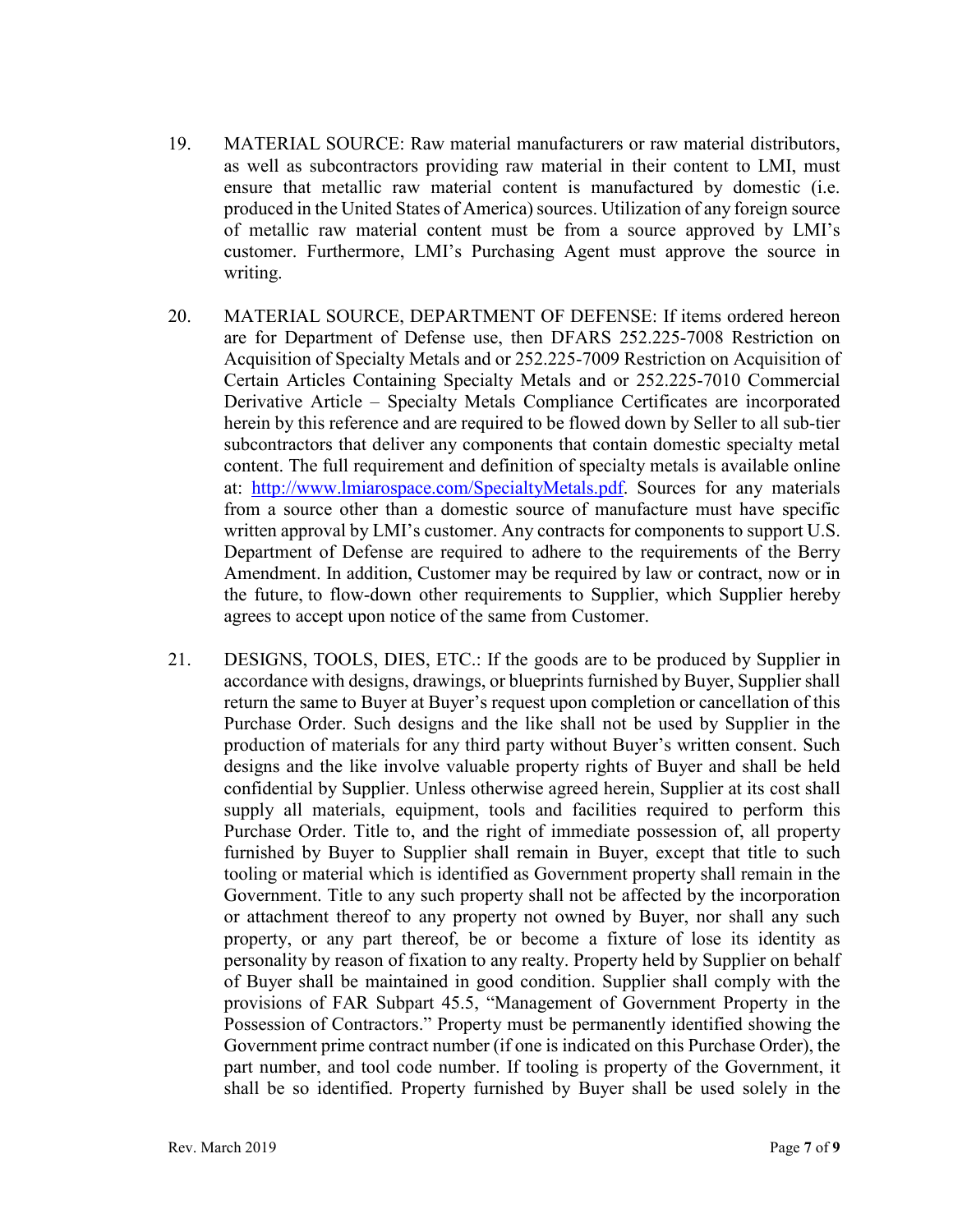performance of work order by (a) Buyer or (b) the Government if the Government has title or rights in the property.

Property shall be subject at all times to disposition as Buyer may direct. Supplier agrees to maintain inventory control of all such tooling and property and to furnish inventories thereof when required by Buyer. Unless otherwise specified, Supplier shall be liable for any loss or destruction or damage to property furnished to Supplier by Buyer and Supplier shall be responsible for returning any such property in as good condition as when received except for reasonable wear and tear or for the utilization of it in accordance with the provision of the Purchase Order. Buyer and its customers shall have the right to enter Supplier's premises at all reasonable times to inspect their property and Supplier's records with respect thereto.

- 22. BUYER SUPPLIED PROPERTY: Buyer makes no warranties of any nature with respect to any property it may furnish to Supplier hereunder.
- 23. GOVERNING LAW; Venue: This Purchase Order and all terms and conditions thereof shall be deemed to be made in the State of Missouri and shall in all respects be construed and governed by the laws of that State, without regard to its conflict of laws provisions and without regard to the United Nations Convention on Contracts for the International Sale of Sale of Goods. Buyer and Supplier irrevocably consent to the exclusive jurisdiction of the Circuit Court of Saint Charles County, Missouri, and the Federal District Court for the Eastern District of Missouri, and the respective appellate courts for such courts, for the resolution of all disputes and controversies under this Purchase Order and waives any objection to venue in such courts and any claim that such forum is an inconvenient forum.
- 24. INDEMNIFICATION: Supplier shall indemnify and save and hold Buyer harmless from and against any and all damages losses, demands, costs penalties, fines, expenses (including without limitation attorneys' fees), and other liability arising from claims by third parties or Supplier's performance or breach of its obligations hereunder, including without limitation, those set forth in paragraphs 8, 16 and 18 of this Purchase Order.
- 25. PUBLICITY: Without Buyer's prior written approval, Supplier shall not, and shall require that is subcontractors or suppliers shall not, release any publicity, advertisement, news release or denial or confirmation of the same, regarding any order or goods, or the program to which they may pertain. Supplier shall be liable to Buyer for any breach of such obligation by any subcontractor or supplier.
- 26. MISCELLANEOUS:
	- (a) This Purchase Order may be performed and all rights hereunder against Supplier may be enforced, wholly or in part, by Buyer or any one or more of the entities now or hereafter subsidiary to or affiliated with Buyer.
	- (b) The waiver of any term, condition or provision hereof shall not be construed to be a waiver of any other such term, condition or provision, nor shall such